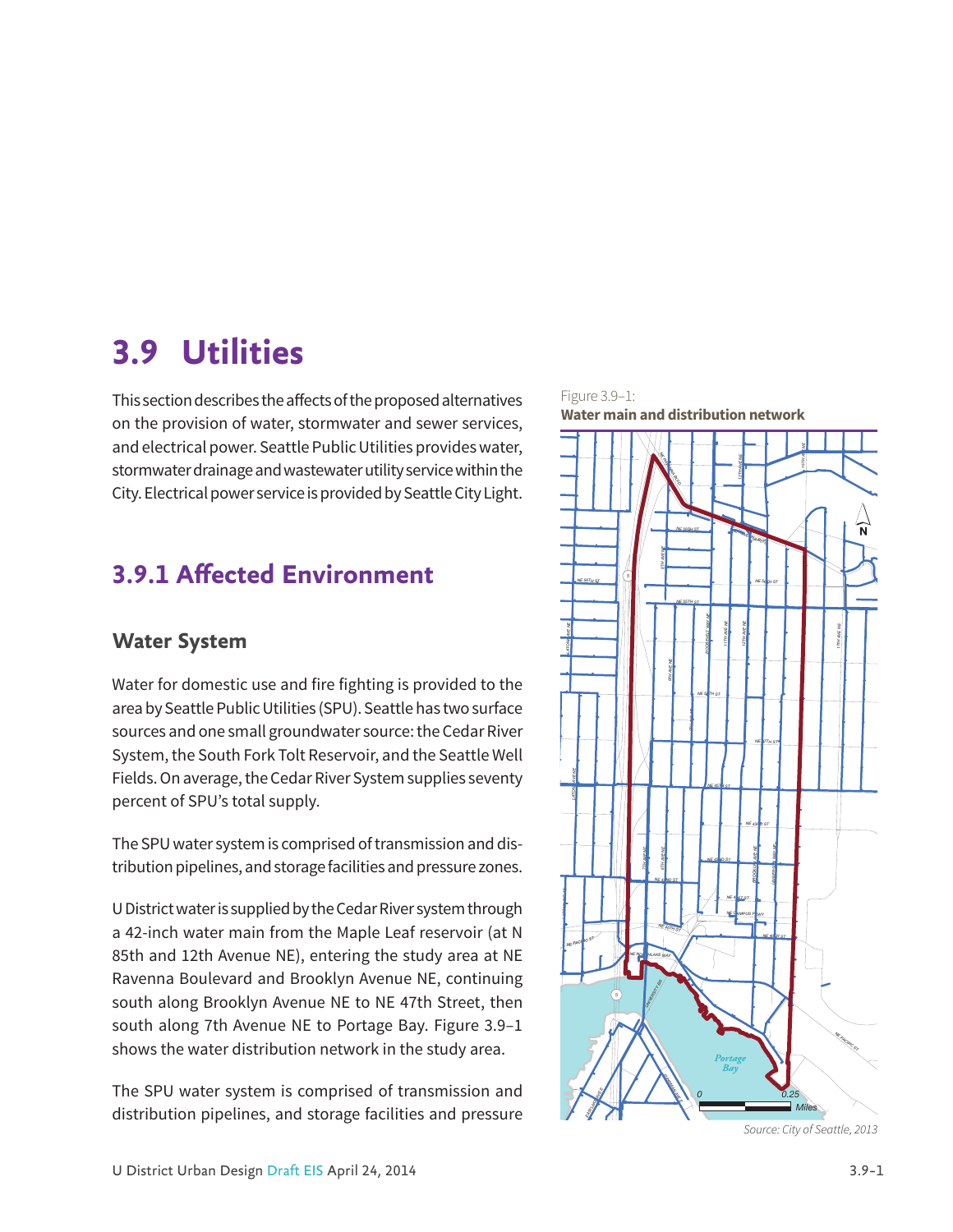3.1 Land Use/Plans & Policies **FACT SHEET** 3.2 Population, Housing, Employment 3.3 Aesthetics 3.4 Historic Resources **3. ANALYSIS** 4. REFERENCES 3.5 Transportation 3.6 Greenhouse Gas Emissions 3.7 Open Space & Recreation 3.8 Public Services **3.9 Utilities**

> Water pressure zones are areas in which a certain maximum water pressure can be expected from the potable water distribution network.





*Source: City of Seattle, 2013*

**3.9.1 Affected Environment**

zones. Almost all of the distribution lines in the U District are 8 inches in diameter, except for an area with 2-inch pipe along 8th Avenue NE between NE 52nd And NE 59th Streets. The system grid of interconnected pipes is designed for reliability.

Most of the distribution system was installed in the early 1900s except for along University Way NE between NE 47th Street and NE Campus Parkway, which was installed in 2003. Pipe materials are a combination of cast-iron and ductile-iron. The expected life span of these pipes is 100 to 120 years.

The network is maintained by SPU and repaired and improved as needed. In some cases, developers are asked to make replacements or improvements to the system near their properties as a condition of new development.

> SPU's water distribution system is primarily served by gravity, but pumps are used to serve some pressure zones to control flow and storage levels. The SPU water distribution system is divided into approximately 45 pressures zones that operate within a pressure range of about 30 to 130 psi (pounds per square inch). This range meets service level targets for providing safe drinking water and fire flow.

> The U District study area is within two pressure zones (PZ), North 326 PZ and Maple Leaf 430 PZ. North 326 extends the length (north and south) of the study area from I-5 to 12th Avenue NE. Maple Leaf 430 extends north and south along the study area on Brooklyn Avenue NE, University Way NE, and 15th Avenue NE. Pressure zone boundaries are shown in Figure 3.9–2. A pressure improvement project was completed in the North 326 PZ in 2009 to ensure all retail service connections are greater than 20 psi during normal operations.

> The majority of SPU's hydrants are able to deliver more than adequate flows to combat fires. However, there are some areas where a combination of factors including pipes with small diameters or old design standards cannot deliver fire flows to existing buildings under current codes required for new buildings. During fire flow conditions, the combination of storage and delivery system capacity must be adequate to provide water at the required flow rate and a minimum 20 psi in the main line. SPU Utilities System Management (USM) maintains models of the water distribution and transmission system. The modeling analysis determines the capacity of the main to provide peak hourly demand and fire flow.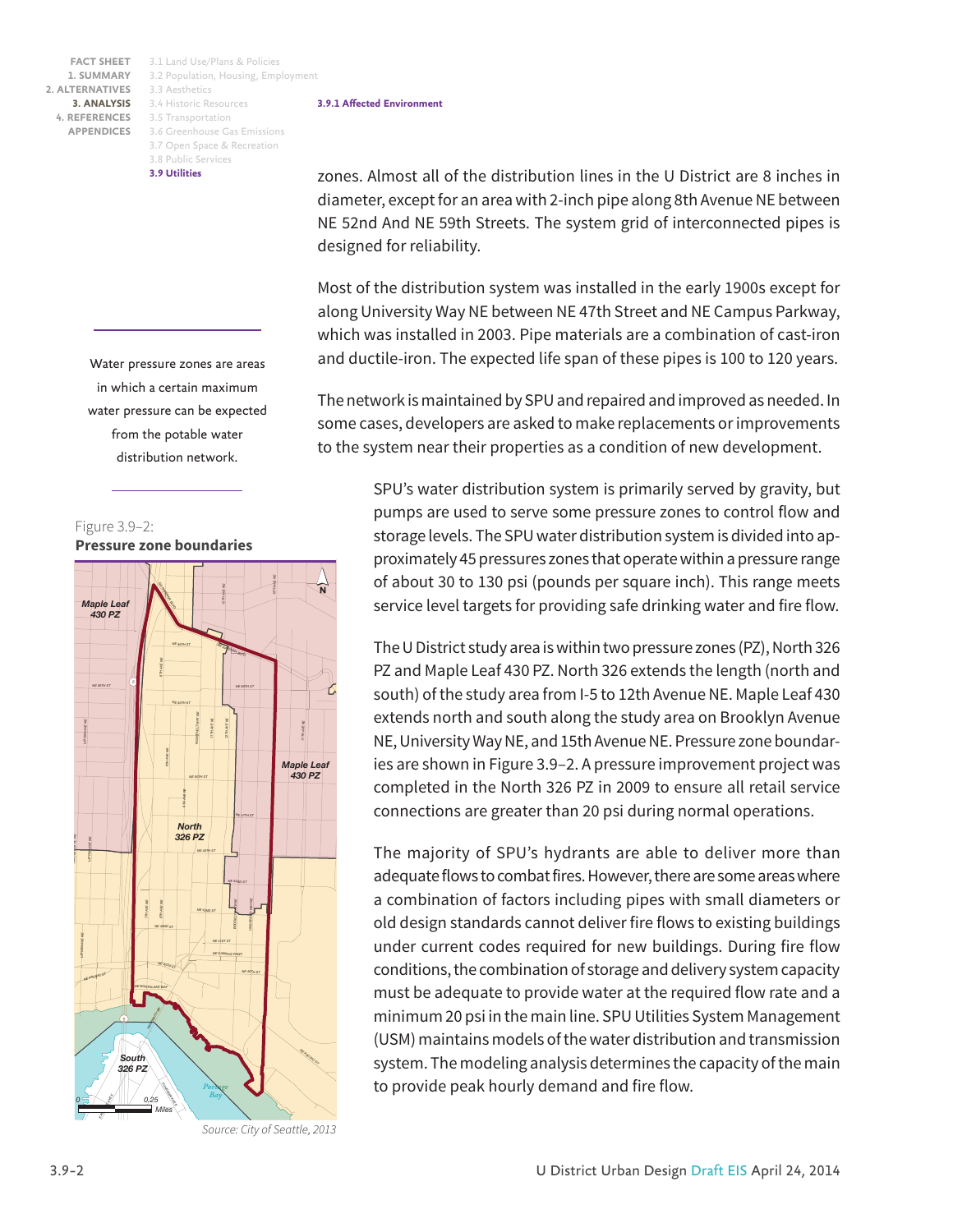3.1 Land Use/Plans & Policies **FACT SHEET** 3.2 Population, Housing, Employment 3.3 Aesthetics 3.4 Historic Resources **3. ANALYSIS** 3.5 Transportation **4. REFERENCES** 3.6 Greenhouse Gas Emissions 3.7 Open Space & Recreation 3.8 Public Services **3.9 Utilities**

# **Sanitary Sewer**

SPU Drainage and Wastewater Utility collects and conveys sewage through a system of sanitary sewers, detention tanks/pipes, storm drains, pump stations, outfalls, and treatment facilities.

The U District study area contains both combined and separated wastewater infrastructure. In a separated system, stormwater runoff is directed to a separate storm drain system, while wastewater goes to a sanitary sewer and on to the wastewater treatment plant before discharging into a receiving water body. Combined sewer systems collect stormwater runoff and domestic sewage in the same pipe and transport it to a sewage treatment plant prior to discharge. Metropolitan King County is responsible for treating all wastewater in the city. Wastewater from the study area goes to the West Point Treatment Plant located about four miles northwest of downtown Seattle, along the Puget Sound shoreline.

# **Combined System**

In the U District study area, the combined sewer system is found in residential areas bounded by NE Ravenna Boulevard, I-5, Roosevelt Way NE, and NE 53rd Street and portions of 12th Avenue NE, and the Ave (See Figure 3.9–3). The installation of the system is old, most pipes date back to the early 1900s. The pipes range from 8 to 12 inches in diameter and are primarily constructed of vitrified clay and concrete. SPU regularly inspects, repairs, and replaces pipe as needed. As needed, new development may be required to make system improvements. With maintenance, the expected life span of these sewers is indeterminate.

During wet weather, wastewater volumes in combined sewer systems can exceed the system's capacity so are therefore designed to overflow occasionally, discharging excess wastewater directly into nearby water bodies. In the study area, combined sewer overflows drain into the Portage Bay Combined Sewer Overflow (CSO) facility located east of the University Bridge. A lift station and combined sewer outfall located at



*Source: City of Seattle, 2013*

Figure 3.9–3: **Combined Sewer Mainlines**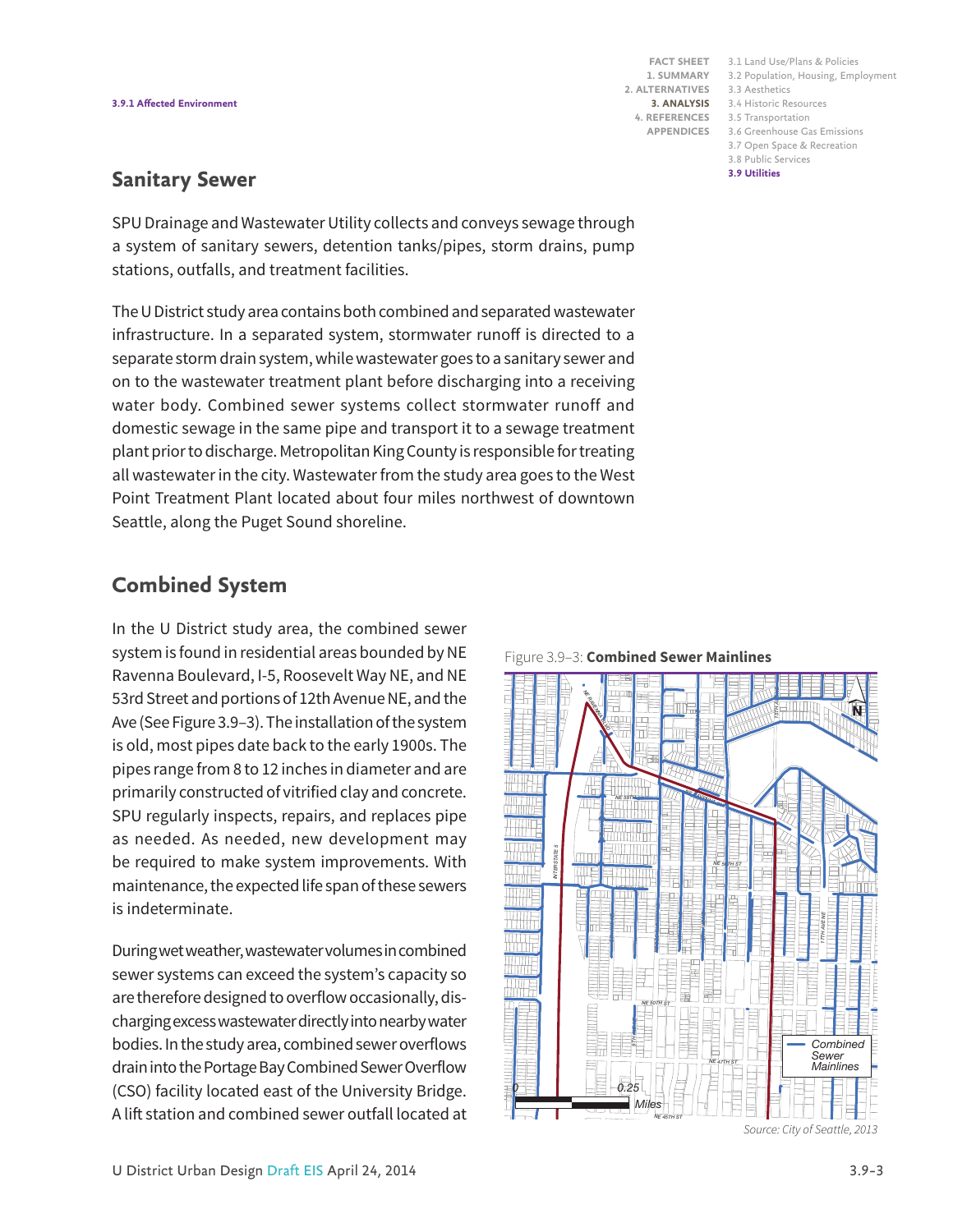3.1 Land Use/Plans & Policies **FACT SHEET** 3.2 Population, Housing, Employment 3.3 Aesthetics 3.4 Historic Resources **3. ANALYSIS** 4. REFERENCES 3.5 Transportation 3.6 Greenhouse Gas Emissions 3.7 Open Space & Recreation 3.8 Public Services **3.9 Utilities**

#### **3.9.1 Affected Environment**

Brooklyn Avenue NE and Boat Street manage combined sewer flows. During major storm events the combined system can over flow untreated water into Portage Bay through this CSO facility. CSOs from regulated outfalls are allowed at times, when the system reaches capacity, and as permitted by agreements with the Washington Department of Ecology. The City and King County have made significant up-grades to the conveyance and detention capacity of the combined sewer system to limit these overflows but some storms and other circumstances will still exceed the limit of the system.

## **Separated System**

As shown in Figure 3.9–4, the majority of the sanitary sewage in the study area is collected in a separate system of pipes that route directly to the West



*Source: City of Seattle, 2013*

Point Treatment Plant. Wastewater collection and conveyance is managed primarily through a series of gravity lines ranging from 8 to 12 inches in diameter. Almost all mainlines in the study area were installed in the early 1900s and are constructed of concrete and vitrified clay.

As shown in Figure 3.9–4, sewer lines run north-south through the study area and exit the study area to the southwest where they connect into larger reinforced concrete trunk mains located at 7th Avenue NE running along NE 40th Street.

### **Stormwater**

Stormwater in the study area is collected from streets and properties through a combination of combined and separate pipe networks managed by SPU. The combined system is described in the sanitary sewer discussion, above.

SPU manages stormwater drainage through asset based management and operational standards. The stormwater system is shown in Figure 3.9–5. The mainlines collecting and conveying stormwater range from 15 to 30 inches in diameter. Almost all of the mainlines were installed in 1972 and are constructed

#### Figure 3.9–4: **Separated Sewer Mainlines**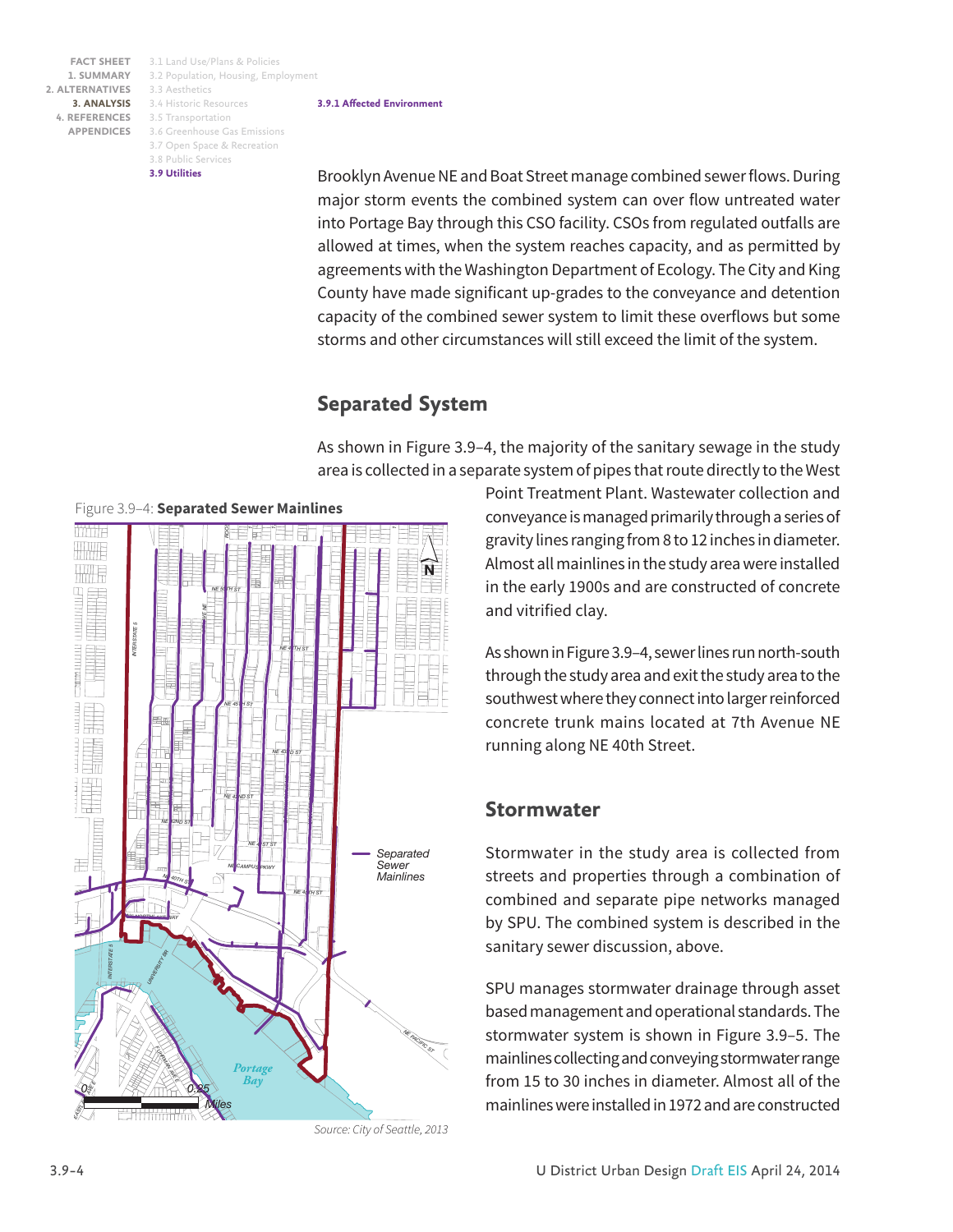3.1 Land Use/Plans & Policies **FACT SHEET** 3.2 Population, Housing, Employment 3.3 Aesthetics 3.4 Historic Resources **3. ANALYSIS** 3.5 Transportation **4. REFERENCES** 3.6 Greenhouse Gas Emissions 3.7 Open Space & Recreation 3.8 Public Services

**3.9 Utilities**

of reinforced concrete pipe. Some newer sections along University Way NE, installed in 2005, are made of ductile iron pipe. The drainage system includes

a series of catch basins running along main drainage lines to take surface water runoff from roadways and parking lots. A monitoring station at the east side of Brooklyn Avenue NE monitors stormwater discharge through a 36" diameter reinforced concrete pipe installed in 1972.

In addition to structural infrastructure, SPU regulates plans, builds and maintains green stormwater infrastructure (GSI). Examples of green stormwater infrastructure include permeable pavement, bioretention facilities, and green roofs. Starting in 2009, Seattle has required GSI as part of stormwater mitigation for all redevelopment.

# **Electric Power**

Power in the U District is provided and maintained by Seattle City Light (SCL). SCL is publicly owned and relies on hydropower energy sources.

Power is brought to the study area through the University Substation, located just south of the study area and the North Substation, located north of the study area. In general, power is provided through three distinct 26kV distribution systems, briefly described below:

*▶* **Network distribution system.** As shown in Figure 3.9–6, the network distribution system is generally bounded by NE South

Street, Campus Parkway, 15th Avenue NE and Roosevelt Way NE. Network systems are typically used in situations where extremely high reliability is essential, such as for hospitals, airports, major data processing centers, as examples. The trade-off for this level of reliability is higher cost to the consumer. In the study area, this system cannot be expanded and is generally operating at capacity under existing conditions.



#### *17TH AVE NE 8TH AVE NE 11TH AVE NE 12TH AVE NE* **Stormwater Mainlines, Catchbasins, Drainage Outfall**



*Source: City of Seattle, 2013*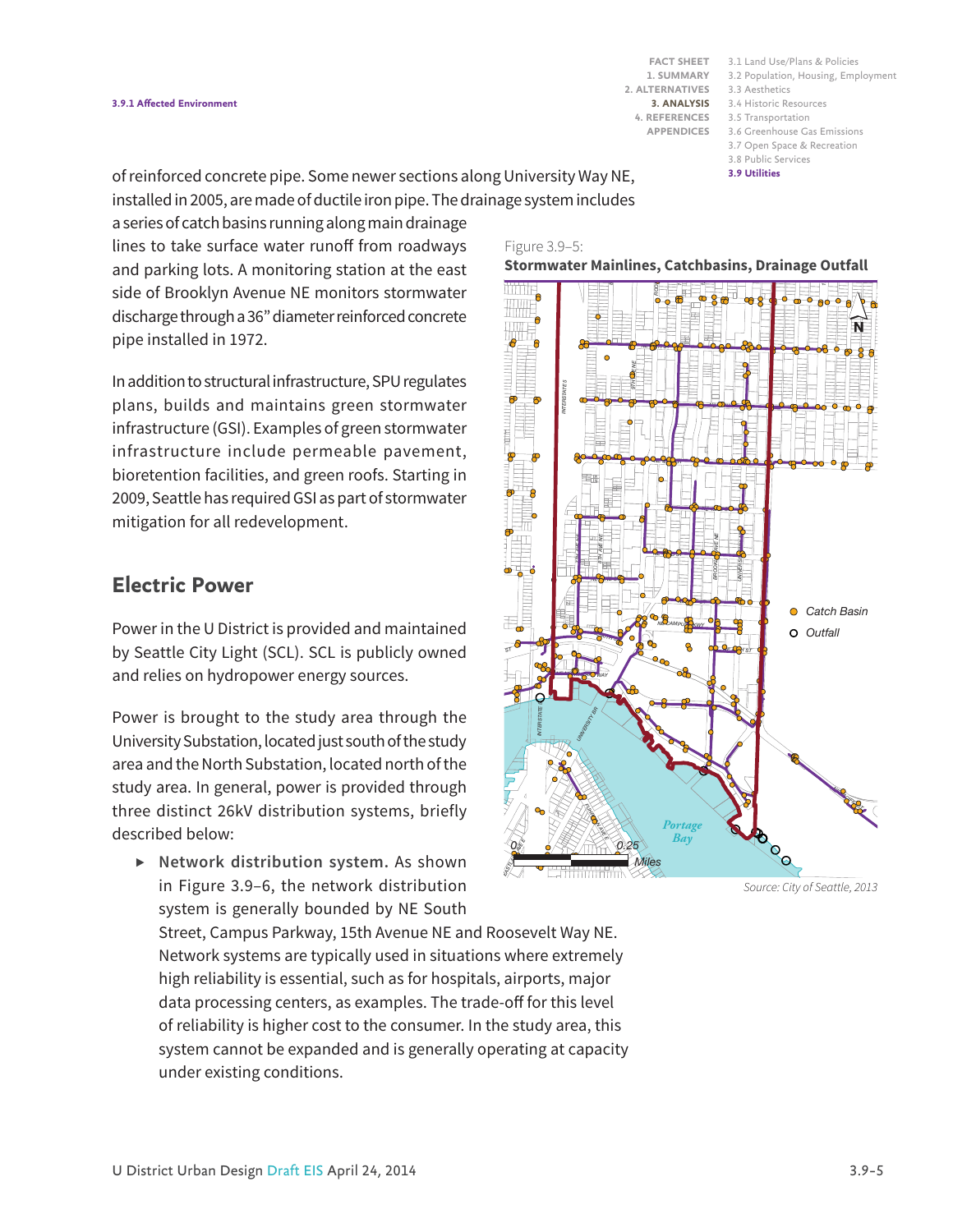**FACT SHEET 1. SUMMARY 2. ALTERNATIVES 3. ANALYSIS 4. REFERENCES APPENDICES**

3.1 Land Use/Plans & Policies 3.2 Population, Housing, Employment 3.3 Aesthetics 3.4 Historic Resources 3.5 Transportation 3.6 Greenhouse Gas Emissions 3.7 Open Space & Recreation 3.8 Public Services **3.9 Utilities**

**3.9.1 Affected Environment**

Figure 3.9–6: **Electric Network Service Area**



Figure 3.9–7: **Underground Electric Service Area**



*Source: Seattle City Light, 2000*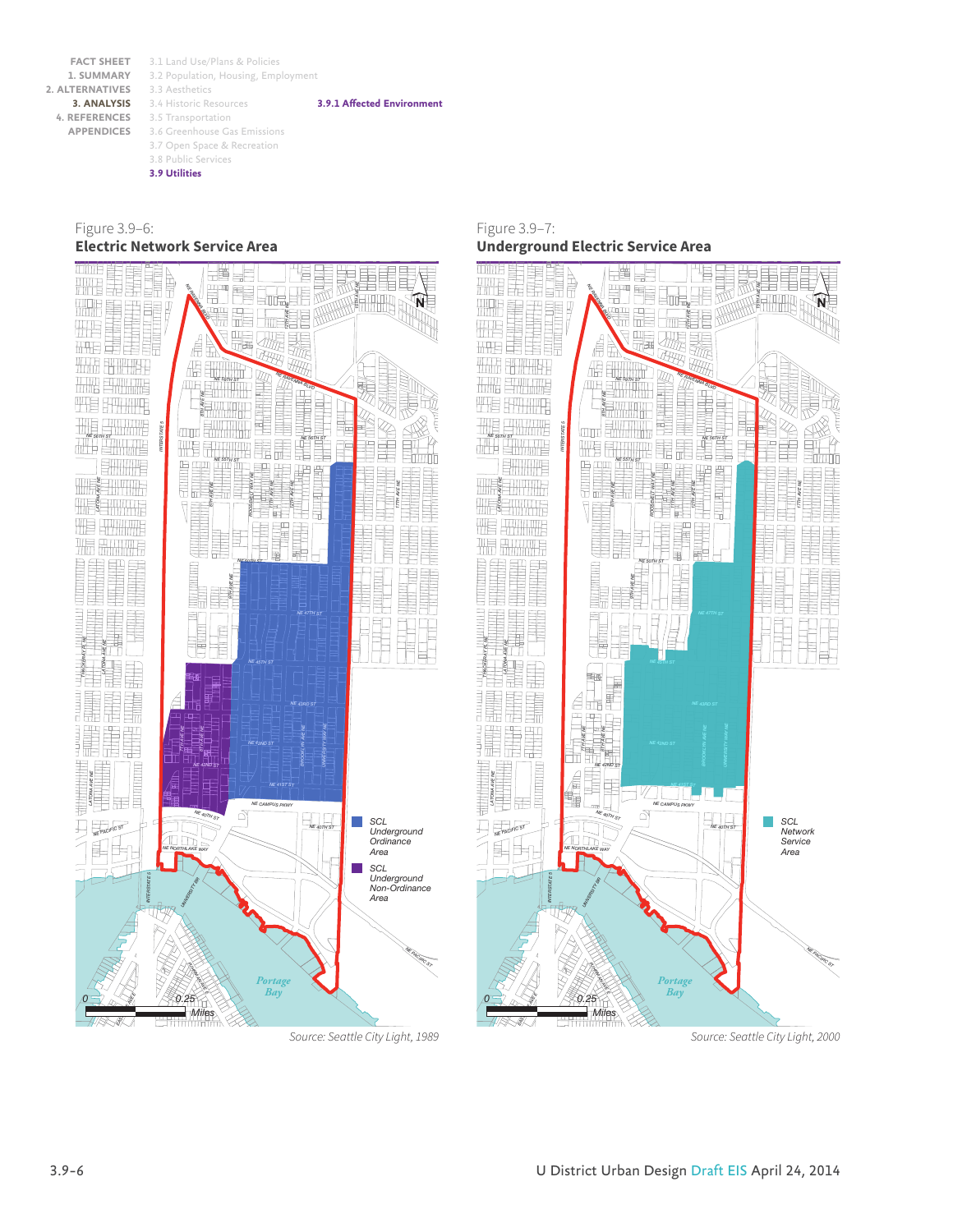#### **3.9.1 Affected Environment**

**1. SUMMARY 2. ALTERNATIVES APPENDICES**

3.1 Land Use/Plans & Policies **FACT SHEET** 3.2 Population, Housing, Employment 3.3 Aesthetics 3.4 Historic Resources **3. ANALYSIS** 3.5 Transportation **4. REFERENCES** 3.6 Greenhouse Gas Emissions 3.7 Open Space & Recreation 3.8 Public Services **3.9 Utilities**

- *▶* **Looped radial distribution system.** The looped radial system serves those areas not served by the network distribution system and also overlaps in some areas with the network system. The looped radial system is also highly reliable and appropriate for most residential, commercial and office uses. The looped radial system can be expanded to accommodate new growth and development.
- *▶* **University of Washington distribution system.** Seattle City Light provides electrical power to the University of Washington, but is not responsible for distribution of power throughout the campus, which is handled by the UW. This system is currently operating at maximum capacity and the UW is considering options to expand service to the main campus.

The network and looped radial distribution systems are separate systems that cannot be interconnected. Similarly, the UW system is separate from the network and looped radial system.

As shown in Figure 3.9–7, two areas within the study area are designated for underground utility service. The first is called the "University District Underground Ordinance Area" and requires by ordinance that all services by undergrounded.<sup>1</sup> With the exception of some properties along 9th Avenue NE, this area is served by the network distribution system, described above and shown in Figure 3.9–6. The second area designated for underground service is referred to as the "Non-Ordinance Area." In this area, alleys are too narrow to maintain a 26kV overhead system, so undergrounding is required for new service or upgrades to existing service.

# **3.9.2 Significant Impacts**

The proposed action would adopt new or maintain existing development standards. By itself, this action would not directly result in impacts to utilities.

New or existing development standards would allow future development over time at varying heights and densities. Development under any of the alternatives would create additional load on the utility infrastructure in this area and is briefly discussed below.

*<sup>1</sup> July 10, 1989 Seattle City Light Memorandum from Jerry Swanson to Kay Kinnish. Subject: Ordinance and Non-Ordinance Areas in the University District*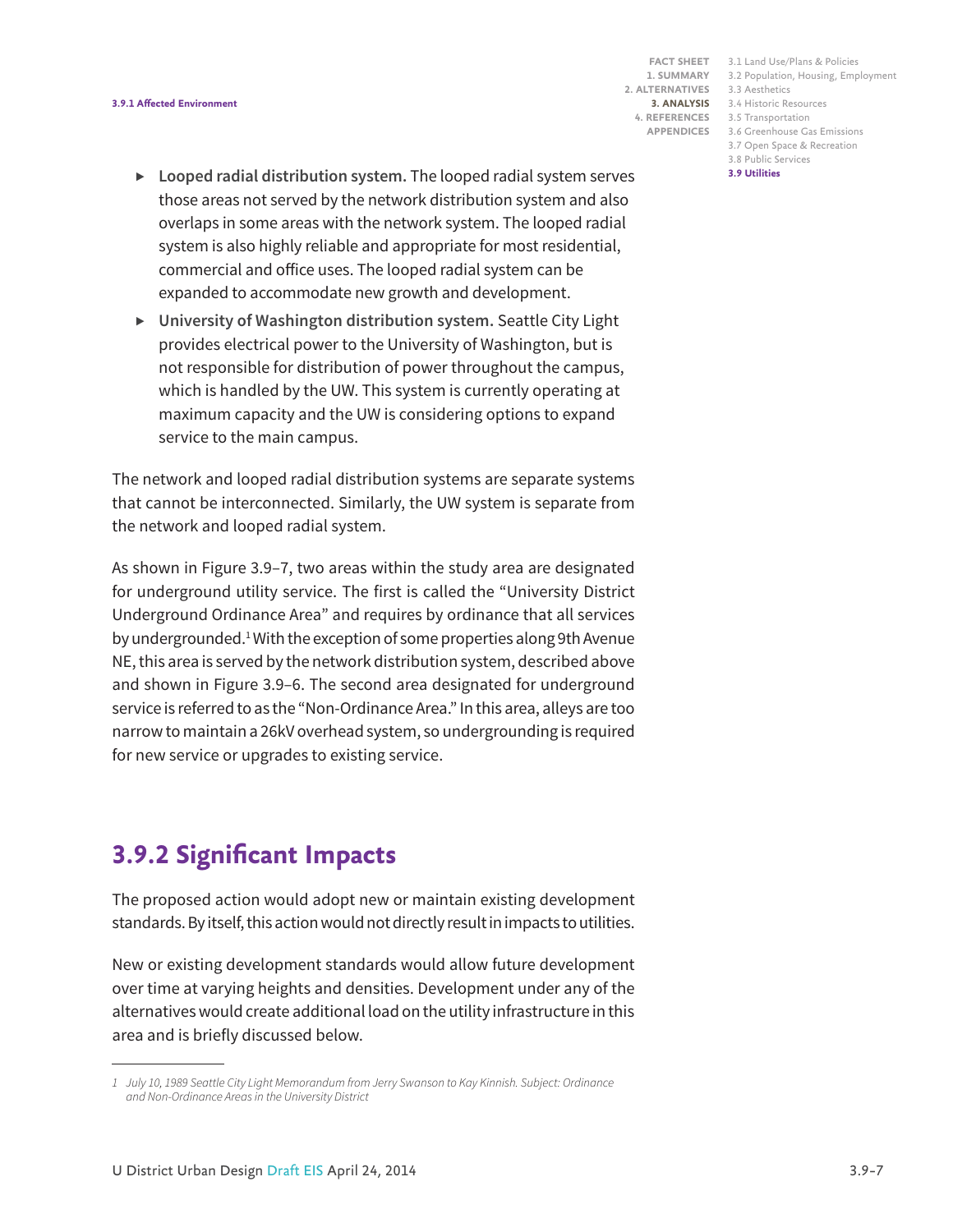3.1 Land Use/Plans & Policies **FACT SHEET** 3.2 Population, Housing, Employment 3.3 Aesthetics 3.4 Historic Resources **3. ANALYSIS** 4. REFERENCES 3.5 Transportation 3.6 Greenhouse Gas Emissions 3.7 Open Space & Recreation 3.8 Public Services **3.9 Utilities**

#### **3.9.2 Significant Impacts**

# **Impacts Common to all Alternatives**

### **WATER**

The increased density and intensity of development that would be permitted by any of the alternatives, including No Action, could result in greater demands on the water supply and distribution system. However, new development will be required to include practices which will incorporate efficient plumbing fixtures, water-conserving landscaping, and water reuse opportunities that can reduce per capita water demand. These practices will reduce the overall impact to water use resulting from the proposed alternatives. It should be noted that the potential impact to water use is equally likely under the no action alternative as under the action alternatives. Therefore, increased water use is not considered a significant impact of the proposal.

### **SANITARY SEWER SYSTEM**

Development that would be permitted by the alternatives could result in greater demands on the local sewer collection system and on the downstream conveyance and treatment facilities. Although there will be a greater overall need for sewage facilities with increased density, new development can reduce per-capita demand, as newer, low- or no-flow plumbing fixtures and equipment replaces older, less efficient, installations. This could help reduce this overall impact. Since the potential increased demand is equally likely under the no-action alternative as under the action alternatives, increased demand for sanitary sewer service is not considered a significant impact of the proposal.

Current drainage code will require redeveloped sites that discharge to the combined sewers to provide stormwater detention with either Green Storm Water Infrastructure (GSI) that allows some water to infiltrate and be kept on site, or traditional underground tanks and vaults that temporarily hold the water and slowly release it to the sewer. Either of these methods will help control peak rates of stormwater through the local combined sewer systems, limiting the frequency of street flooding from the local collector pipes and reducing the risk of Combined Sewer Overflows from the trunk mains.

### **STORM SEWER SYSTEM**

Current drainage code will require redeveloped sites that discharge to the storm sewers to provide stormwater detention with Green Storm Water Infrastructure (GSI) that allows some water to infiltrate, and be kept on site,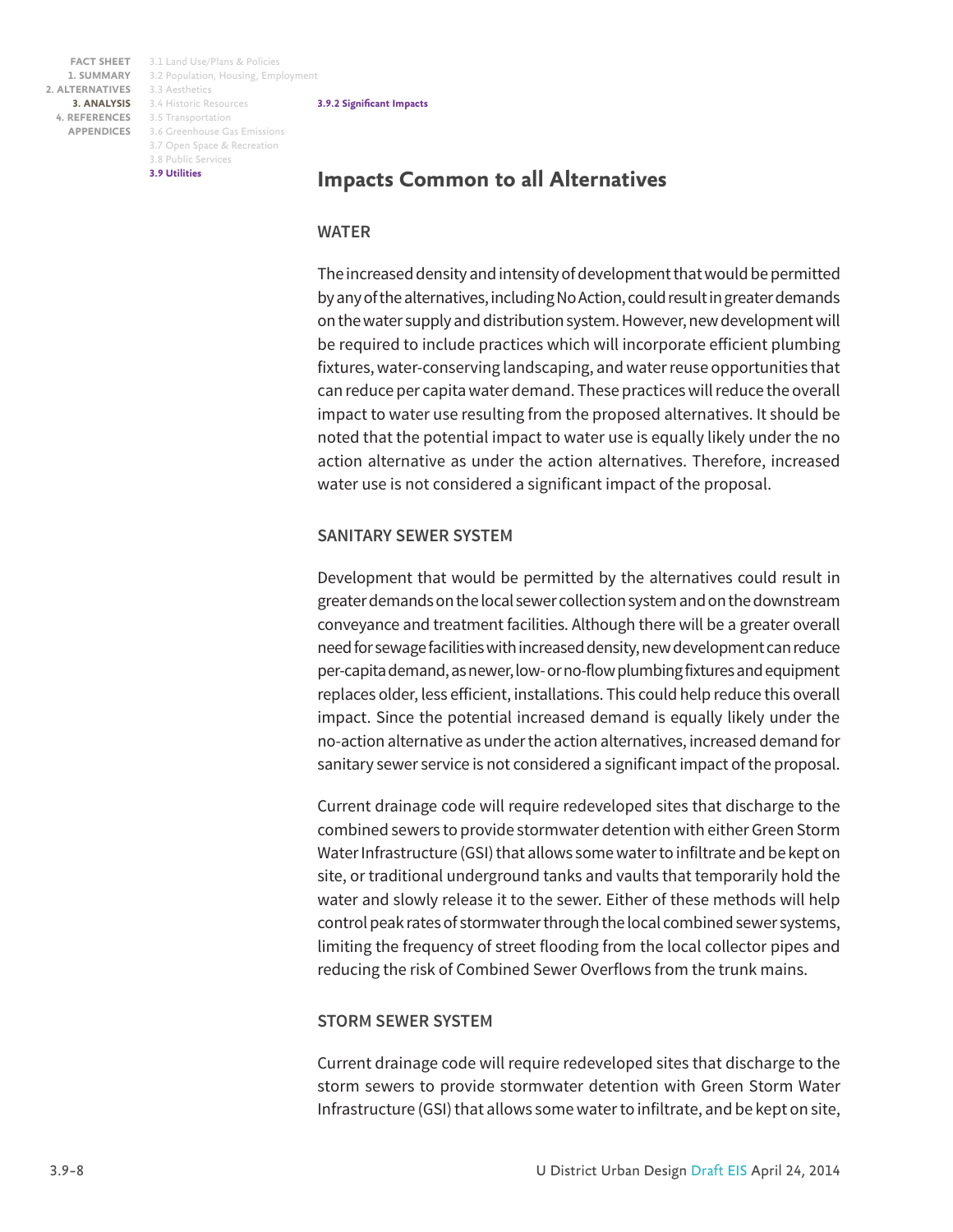#### **3.9.2 Significant Impacts**

**1. SUMMARY 2. ALTERNATIVES APPENDICES**

3.1 Land Use/Plans & Policies **FACT SHEET** 3.2 Population, Housing, Employment 3.3 Aesthetics 3.4 Historic Resources **3. ANALYSIS** 3.5 Transportation **4. REFERENCES** 3.6 Greenhouse Gas Emissions 3.7 Open Space & Recreation 3.8 Public Services **3.9 Utilities**

before the rest is released to the storm sewer. No significant impacts to the stormwater system are anticipated under any of the alternatives.

#### **ELECTRICITY**

Under all scenarios, including the No Action Alternative, future growth and development will increase demand for electrical energy. The existing substation and transmission infrastructure may be adequate to meet future needs. Further studies are required to determine whether major upgrades to the substation infrastructure will be required.

Under any scenario, the local distribution system may need improvements or reconfiguration to meet future growth needs throughout the study area. As noted above, the network distribution system is currently operating at capacity and cannot be expanded. Therefore, development concentrated in the network distribution area may have a higher impact to the electrical system than development spread over a wider area and/or in the area served by the looped radial distribution system.

# **3.9.3 Mitigating Measures**

Depending on the nature of future site-specific development, mitigation may be necessary to address site-specific impacts that could occur under any of the alternatives.

Leadership in Energy and Environmental Design (LEED) provides a framework and ranking system to reduce the impact of development on the environment including the utility infrastructure. By using LEED methods to reduce energy and other resources, projects can reduce the overall effects of new or redevelopment. Encouraging the use of the LEED or a similar standard score card (Built Green) for resource use reduction with some type of development incentives would help to reduce the effects on the utility infrastructure.

### **WATER**

- *▶* The use of low- or no-flow fixtures and water saving devices in new construction and renovations.
- *▶* Collection and re-use of storm water for non-potable uses (irrigation, toilet flushing, mechanical make up water, etc.) would reduce demand on the public water supply.